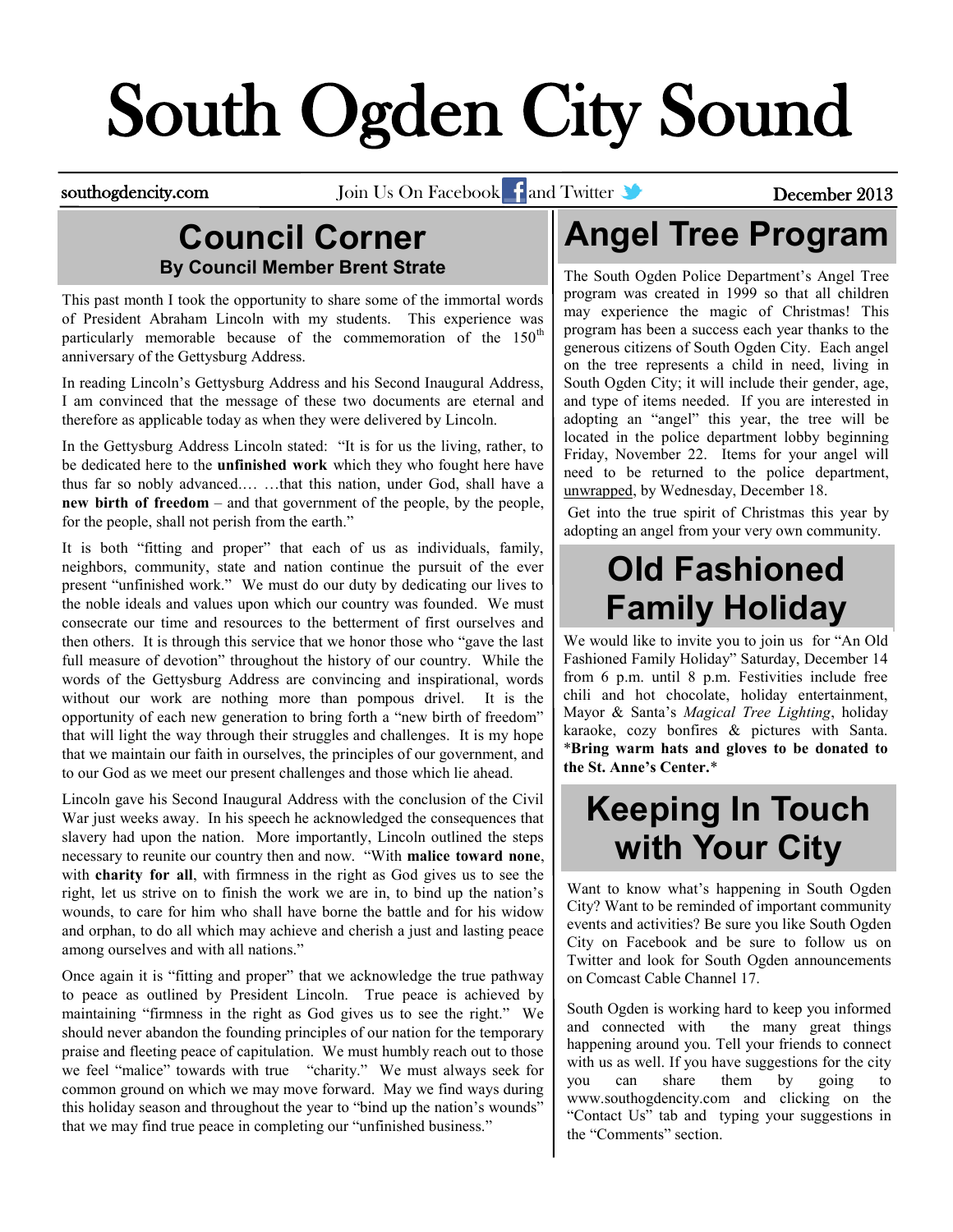#### **Senior Center News**

**580 39th Street, South Ogden, UT 84403**  **801-393-9539** Monday through Wednesday 10:00 a.m. to 3:00 p.m. Thursday 9:00 a.m. to 4:00 p.m. Friday—10:00 a.m. to 2:00 p.m.

#### **December 2013**

| Monday                                                                                                                                                     | Tuesday                                                        | Wednesday                                                                                          | Thursday                                                                                                                    | Friday                                                                                          |
|------------------------------------------------------------------------------------------------------------------------------------------------------------|----------------------------------------------------------------|----------------------------------------------------------------------------------------------------|-----------------------------------------------------------------------------------------------------------------------------|-------------------------------------------------------------------------------------------------|
| $\overline{2}$<br>Mahjong-10 a.m.<br>Happy Feet-10 a.m.<br>Lunch-11:30 a.m.<br>Chicken Fried Steak<br>Oil Painting-1 p.m.<br>Quilt Tying All Day           | 3<br>Lunch-11:30 a.m.<br>Macaroni Beef<br>Ceramics-12 p.m.     | 4Exercise Class-<br>$10:15$ a.m.<br>Lunch-11:30 a.m.<br><b>Battered Fish</b><br>$Bingo=12:30 p.m.$ | 5<br>Tai Chi—9 a.m.<br>Beginning Computer<br>Class 11 a.m.<br>Lunch-11:30 a.m.<br>Roast Beef<br>Ceramics- $12$ p.m.         | 6<br>Lunch- $11:30$ a.m.<br>Malibu Chicken<br>Family History<br>Computer Class—<br>$12:30$ p.m. |
| 9<br>Mahjong-10 a.m.<br>Pat Feet-10 a.m.<br>Lunch-11:30 a.m.<br>Oven Fried Chicken<br>Oil Painting-1 p.m.<br>Quilt Tying All Day                           | 10<br>Lunch-11:30 a.m.<br>Teriyaki Beef<br>Ceramics-12 p.m.    | 11<br>Exercise Class-<br>$10:15$ a.m.<br>Lunch-11:30 a.m.<br>Creamed Ham<br>$Bingo=12:30 p.m.$     | 12<br>Tai Chi-9 a.m.<br>Beginning Computer<br>Class 11 a.m.<br>Lunch- $11:30$ a.m.<br>Spaghetti<br>Ceramics-12 p.m.         | 13<br>Lunch $-11:30$ a.m.<br>Chicken Strips<br>Family History<br>Computer Class—<br>12:30 p.m.  |
| 16<br>Mahjong-10 a.m.<br>Pat Feet-10 a.m.<br>Bridget's Hair-10 a.m.<br>Lunch- $11:30$ a.m.<br>Tuna Casserole<br>Oil Painting-1 p.m.<br>Quilt Tying All Day | 17<br>Lunch-11:30 a.m.<br>Pork Chop<br>Ceramics-12 p.m.        | 18<br>Exercise Class-<br>$10:15$ a.m.<br>Lunch-11:30 a.m.<br>Chicken Divan<br>Bingo-12:30 p.m.     | 19<br>Tai Chi—9 a.m.<br>Beginning Computer<br>Class 11 a.m.<br>Lunch-11:30 a.m.<br><b>Beef Patty</b><br>Ceramics- $12$ p.m. | 20<br>Lunch-11:30 a.m.<br>Turketti<br>Family History<br>Computer Class—<br>12:30 p.m.           |
| 23<br>Mahjong-10 a.m.<br>Lunch- $11:30$ a.m.<br><b>Beef Stew</b><br>Oil Painting-1 p.m.<br>Quilt Tying All Day                                             | 24<br>Lunch-11:30 a.m.<br>Christmas Dinner<br>Ceramics-12 p.m. | 25<br>Merry Christmas<br>Center Closed                                                             | 26<br>Tai Chi-9 a.m.<br>Beginning Computer<br>Class 11 a.m.<br>Lunch-11:30 a.m.<br>Bean Soup<br>Ceramics-12 p.m.            | 27<br>Lunch-11:30 a.m.<br>Crabby Cake<br>Family History<br>Computer Class-<br>$12:30$ p.m.      |
| 30<br>Mahiong $-10$ a.m.<br>Lunch-11:30 a.m.<br>Chili Con Carne<br>Oil Painting-1 p.m.<br>Quilt Tying All Day                                              | 31<br>Lunch-11:30 a.m.<br>Roast Pork<br>Ceramics-12 p.m.       |                                                                                                    |                                                                                                                             |                                                                                                 |

#### **Welcome To South Ogden City**

**AKA Design Company** Drafting, Rendering Services 5156 S 1150 E 801-673-2993 **Artistic Expressions Hair Studio** Hair Salon 517 Leona 801-390-5814 **Essensual Hair** Cosmetologist 1496 E 5600 S 801-915-2170 **Esteem Academy of Beauty** Beauty College 1682 Combe Rd 801-726-1688 **Everlastingstars** Mural Artist 685 Lavina 801-752-0734 **GNC**  Sales of Nutritional Supplements 5741 Harrison Blvd 801-668-7768 **Runway Fashion Exchange** Retail Clothing 4005 Riverdale Rd 801-334-0555 **Salon 81** Stylist 1523 Skyline Dr 801-475-9801 **The Horse** Private Club 3611 Washington Blvd

801-621-9925

#### **Unison Sound Engineering**

Production and Sound Engineering 4075 Monroe Blvd 801-920-4430

### **2014 Dog Licenses**

2014 dog licenses are now available. Renewal forms have been mailed out to residents. If did not receive the forms or have a dog that needs to be licensed, forms are available at the police department or on our website at www.southogdencity.com. If you have any questions, please contact the police department at 801-622- 2800.

#### **Message from the Police Department**

It's getting cold outside, and you decide to start your car and let it warm up for a few minutes until you are ready to leave your house. PLEASE THINK AGAIN! South Ogden Police Department would like to make you aware that several vehicles have been stolen recently in our city by thieves looking for vehicles left unattended with the engine running. It only takes a few seconds to steal your car. Secure your vehicle and avoid becoming a crime victim.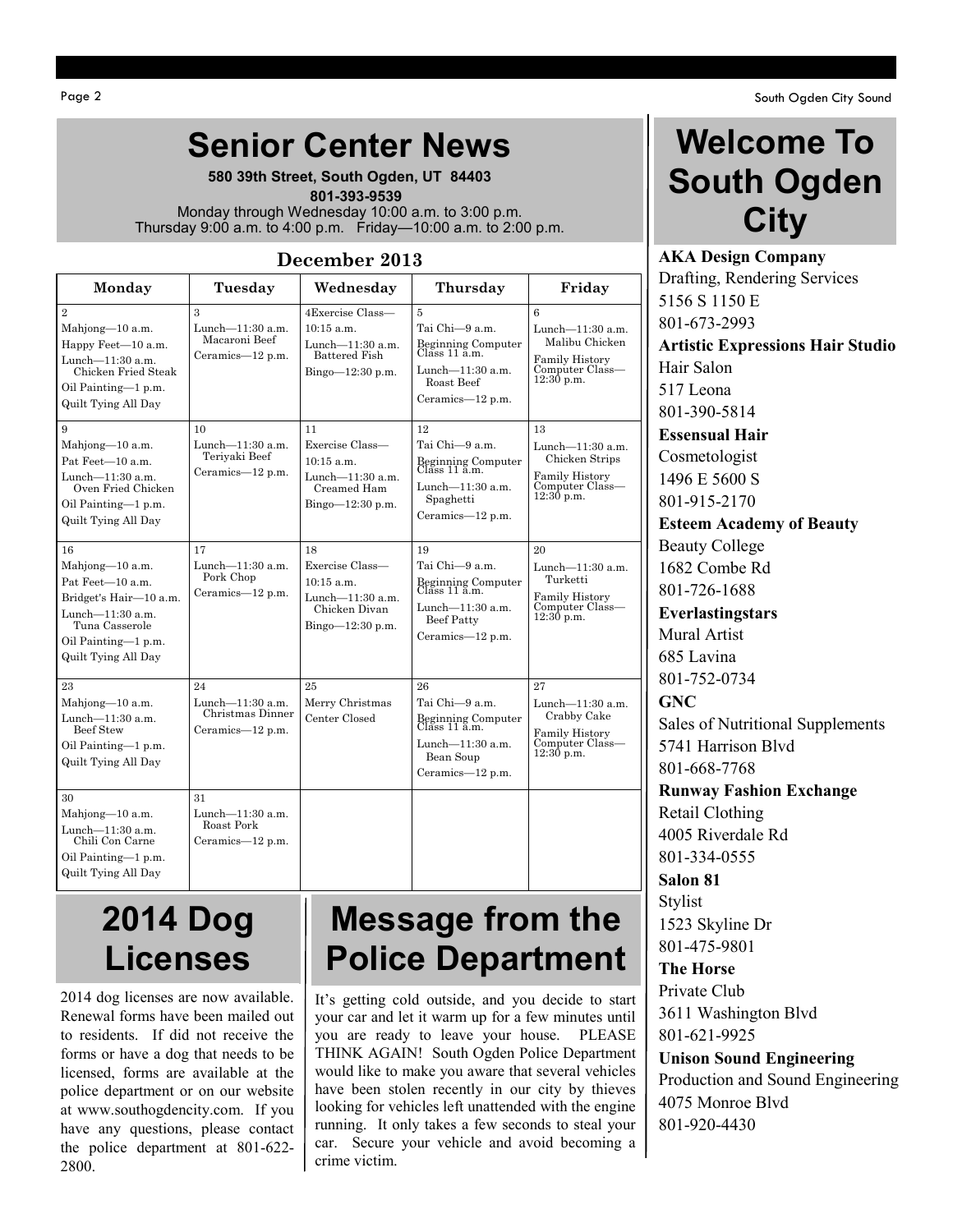### **Candle Safety Tips**

Children under 10 and adults over 75 are at greatest risk for death in a candle fire. (The injury rate from home candle fires is highest for people age 10 through 29.) And when candle fires occur in the home, they are more likely to cause death than home fires from most of the major causes. Only fires caused by smoking and children playing with fire have higher death rates.

Almost half of home candle fires nationwide (44 percent) start in the bedroom and 19 percent start in the living room or den. South Ogden City is not immune to these statistics with records indicating at least 1 house fire a year contributed by poor candle use safety.

The South Ogden City Fire Department hopes everyone to have a safe, happy holiday season.



### **"Subaru Share the Love" Pet Adoption Event**

The Subaru Share the Love pet adoption event will be held on Saturday, December 7 from noon until 4 p.m. Pet adoptions start at \$25 and pets will be spayed/neutered, chipped and ready to take home. Petco will be there giving extra perks to all adopters, dog training demonstrations will be available along with experts to answer any questions from 11 a.m. until 2 p.m. and Millcreek Animal Hospital will be offering affordable vaccination for your pets. For the kids, there is a coloring contest. Go to www.youngsubaru.com to get a copy of the page, every page turned in Young Subaru will donate \$5 to Weber School District.

# **Christmas Tree Recycling**

South Ogden Public Works Department will recycle your discarded Christmas tree. Please bring your tree to one of the areas listed below beginning January 2, 2013 through January 20, 2013. We **will not** pick up trees at any other locations. Stands, nails, ornaments, lights, etc. that could damage the chipper need to be removed and put into your regular garbage. **Please do not discard any paper, garbage or trash at the recycling areas.** Thank you for your on-going support in recycling. If you have and questions, please call 622-2900. Listed below are Christmas tree recycling locations:

- 1. 560 39<sup>th</sup> across the street, in front of the bowery on the curb
- 2. Club Heights Park parking lot
- 3. Madison Avenue Park parking lot
- 4. Friendship Park parking lot
- 5. Meadows Park, approx. 5725 South 2000 East at the end of the culde-sac in front of the park

### **Public Works Reminders**

**Snow Removal:** Any property owner and/or persons occupying property are responsible for removing snow from the sidewalks that border the property. It is unlawful to deposit snow and ice into the road.

**No Parking:** It is illegal to park or leave anything on the road from **November 1 to April 1 between the hours of 1 a.m. and 7 a.m.** with the exception of physicians and authorized emergency personnel. Parking interferes with snow removal. Parking is prohibited during or after a snowstorm. It is unlawful for anyone to park or leave a vehicle for more than 48 hours on any street, public road, alley, or municipal property. **Plows will not return to clear snow from areas where a vehicle has been parked.**

**Depositing On Streets Prohibited:** It shall be unlawful for any person to remove snow, ice or slush from private property and thereafter to deposit by any means or device upon any city street. A citation will be issued for depositing snow, ice, etc. on city streets.

**Trash Cans:** Cans need to be removed from gutters as it makes it difficult for street sweeping and snow removal.

If you have any questions or concerns, please contact the Public Works Department at 622-2900.